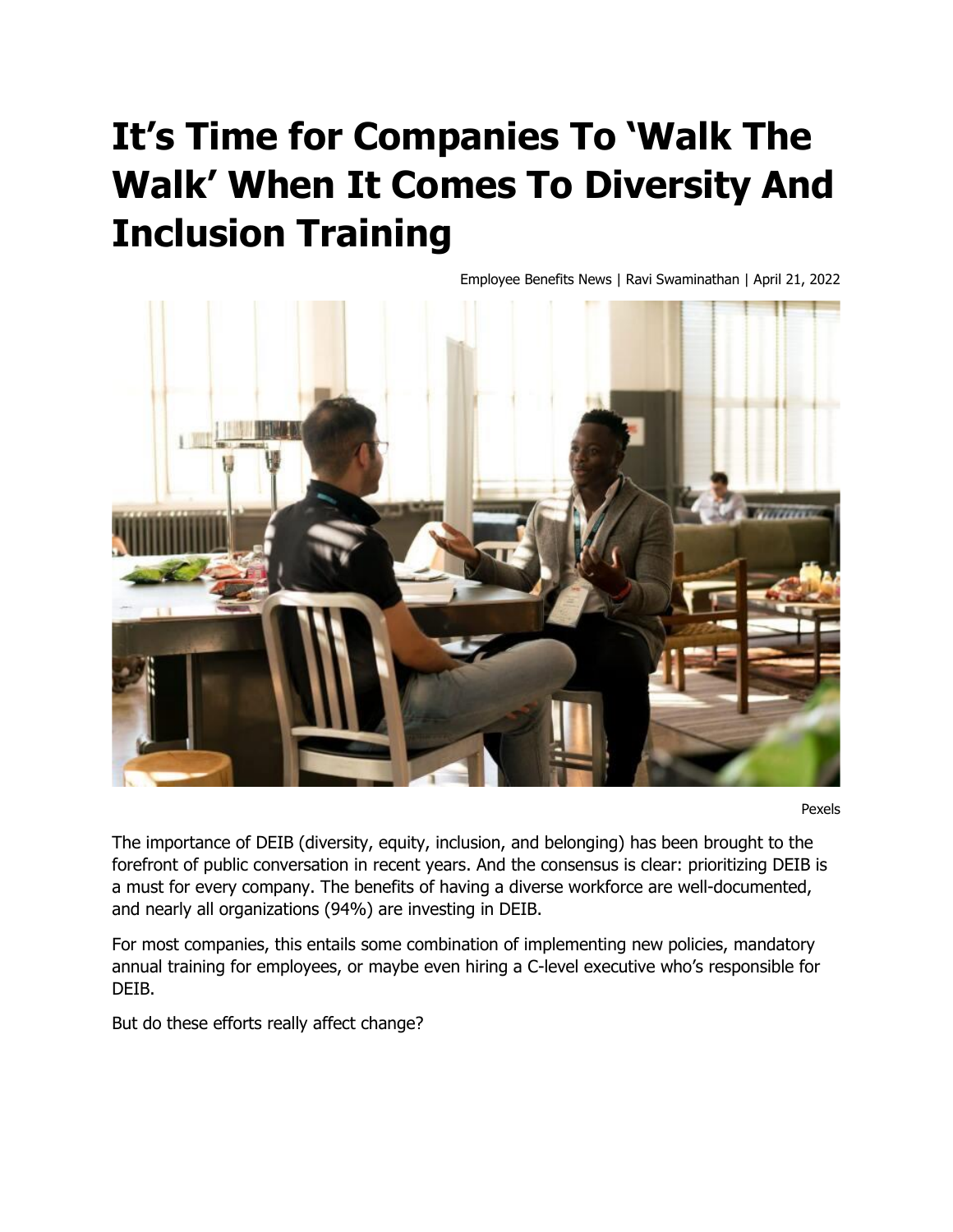Becoming competent at any life skill takes practice, and DEIB is no different. Without on-going practice, initiatives like yearly trainings or setting diversity goals aren't enough to foster a truly diverse company culture. DEIB is a journey, and while seminars and town halls are a great place to start, more is needed to spark lasting change. Tools like 1:1 coaching can help employees immensely on this individual journey of self-discovery. It's this ongoing, personalized support that takes DEIB from a concept in the back of someone's mind to an embodied practice that informs their decisions and thought processes.

Organizations can make a profound impact on company culture and employees' lives by going the extra step and providing 1:1 coaching. Here's why.

## The one-size-fits all approach isn't enough.

At its core, DEIB is all about providing a platform for differing human stories and perspectives. It's so much more than hitting a quota or saying how much you value diversity  $-$  it's about making people feel included, welcomed and heard.

People's experiences and circumstances vary widely, so how can we expect a one-size-fits all approach to DEIB to speak to everyone? Companies are making big investments in DEIB, and offering personalized support can maximize the return on these investments by helping employees integrate what they've learned in the way that makes the most sense for them. It's this impact at the individual level which then moves the needle at a corporate level.

1:1 coaching holds employees accountable and encourages them to be present in their learning. It creates a safe space for them to hear about different perspectives, get curious, ask questions, implement changes, and receive feedback. Getting individualized support like this on an ongoing basis is the catalyst for real change over time.

#### DEIB is for everyone.

It's important to note that DEIB coaching shouldn't be relegated to only the leaders within an organization. Some companies provide their C-suite executives with 1:1 DEIB coaching and expect its effects to trickle down, but it's critical that everyone within an organization has access to this kind of support. This includes people of color who are or aren't part of employee resource groups, members of majority groups who are allies but feel uncomfortable in group settings, and for people who feel like traditional DEIB isn't for them at all.

If companies want to make big strides when it comes to DEIB, they aren't going to accomplish that by only giving a select few individuals access to resources. To create lasting change, companies need to foster a sense of belonging by way of upskilling and reskilling both current and new employees, supporting ERGs, and providing ongoing coaching on topics like inclusive conversations, cultural awareness, allyship, and more. In the past, 1:1 coaching for this might not have been financially or logistically feasible, but technology has made it not only possible, but convenient.